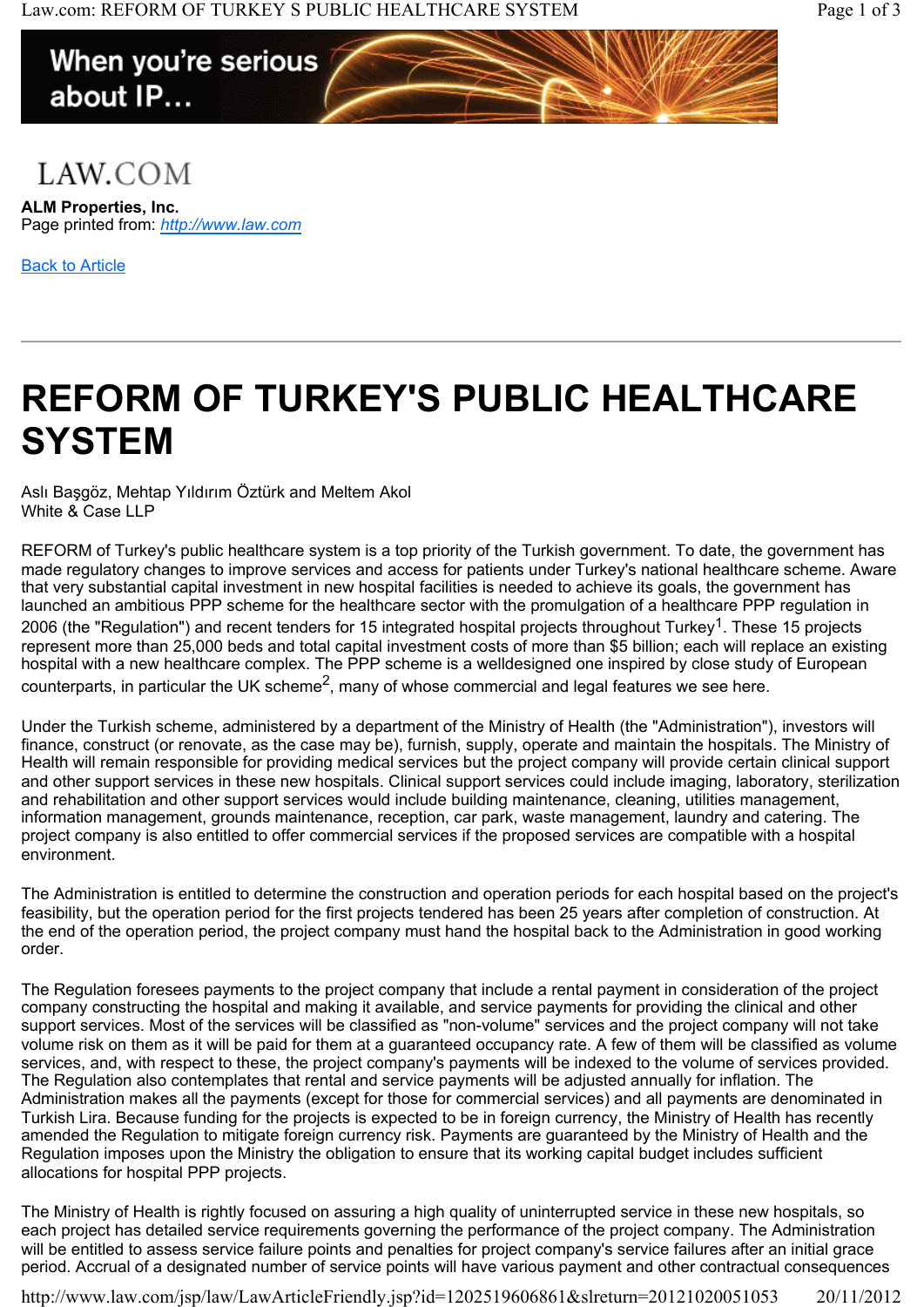for the project company.

Those described above and many other features of the scheme (elements of risk allocation, the existence of direct agreements between the Administration and lenders, the private law status of the project agreements) are designed to create a model that will appeal to sponsors and that can be financed on a limited recourse basis. Some question marks remain concerning the Regulation's allocation of certain other risks such as force majeure and its treatment of compensation in certain termination events and these must be resolved during final contract negotiations.

We have seen in other markets that for PPP hospital projects to be successful over the long term, the requirements of all different stakeholders need to be held in a delicate balance. This includes the needs of staff, patients, the public sector, lenders, contractors and investors. In Turkey, the presence of clear political will and investor and contractor interest should help ensure the success of the first wave of Turkish hospital PPP projects if the lending community is able to finance them on terms that make the projects feasible for their stakeholders.

The healthcare PPP scheme demonstrates Turkey's commitment to improving its provision of public services and its need for public private partnerships to do so. Turkey started down the road to cooperation between the public and private sectors in infrastructure much earlier than many other countries – the mid 1980's – by championing the first build-operatetransfer (BOT) program for private investment in power generation. Turkey has since found successful ways to accelerate private investment in infrastructure in power and other sectors using models contained in different legislation. Turkey's drive to improve public services would benefit from a single PPP law that offers a coherent framework for public private partnership across sectors. The government has prepared a draft of this law, and it is awaiting further action.

## **About the Authors:**

**Aslı Başgöz is a partner in White & Case's Istanbul office. She specializes in finance and M&A transactions, and has been involved since 1985 in a wide range of private power and other infrastructure and PPP projects and project financings. She is a graduate of the University of Michigan Law School and a member of the New York Bar.** 

**White & Case LLP Tel: +90 212 275 7533 E-mail: abasgoz@whitecase.com www.whitecase.com** 

**Mehtap Yıldırım Öztürk is a partner in Çakmak Law Office, Turkish affiliate of White & Case, LLP in Ankara, a member of the Ankara and New York Bars, and has an LL.M. from Harvard Law School. For more than 15 years, her practice has focused on infrastructure projects, PPPs and project finance.** 

**Çakmak Law Office Tel: +90 312 442 4680 m.yildirim@cakmak.av.tr www.cakmak.av.tr**

**Meltem Akol is a partner in Akol Law Office, Turkish affiliate of White & Case, LLP located in Istanbul, and a member of the Istanbul Bar, and has an LL.M. from Harvard Law School. She is experienced in M & A and private equity transactions, project finance and PPPs.** 

**Akol Law Office Tel: +90 212 355 1300 makol@akol.av.tr www.akol.av.tr**